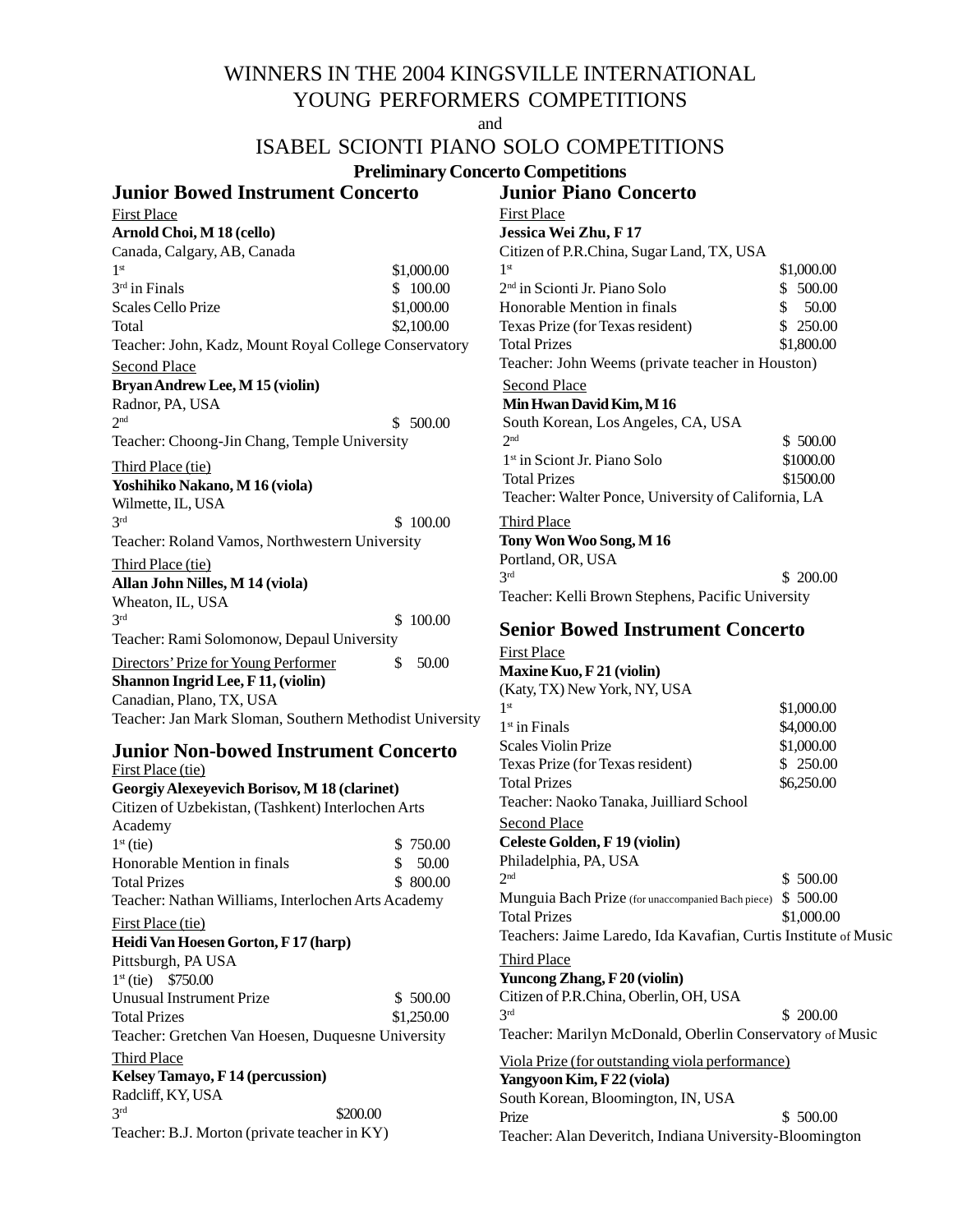| <b>Senior Non-bowed Instrument Concerto</b><br><b>First Place</b> |                            |
|-------------------------------------------------------------------|----------------------------|
| Simon M. Boyar, M 23 (marimba)                                    |                            |
| New York, NY                                                      |                            |
| 1 <sup>st</sup>                                                   | \$1,000.00                 |
| Honorable Mention in finals                                       | 50.00<br>$^{\circ}$        |
| <b>Total Prizes</b>                                               | \$1,050.00                 |
| Teacher: Andrew Thomas, Juilliard School                          |                            |
| <b>Second Place</b>                                               |                            |
|                                                                   |                            |
| Scott Robert Beaver, M 24 (tuba)                                  |                            |
| Albuquerque, NM<br>2 <sub>nd</sub>                                |                            |
|                                                                   | \$500.00                   |
| Wind Prize                                                        | \$1,000.00                 |
| Performance with Corpus Christi Wind Symphony                     |                            |
| <b>Total Prizes</b>                                               | \$1,500.00                 |
| Teacher: Karl Hinterbichler, University of New Mexico-            |                            |
| Albuquerque                                                       |                            |
| <b>Third Place</b>                                                |                            |
| Sarunas Jankauskas, M 23, (clarinet)                              |                            |
| Citizen of Lithuania, Allendale, MI                               |                            |
| 3rd                                                               | \$200.00                   |
| Teacher: Arthur Campbell, Grand Valley State University           |                            |
| <b>Senior Piano Concerto</b>                                      |                            |
| <b>First Place</b>                                                |                            |
| <b>Marko Pavlovic, M 21</b>                                       |                            |
| Serbian, studying privately in West Palm Beach, FL, USA           |                            |
| 1 <sup>st</sup>                                                   | \$1,000.00                 |
| 2 <sup>nd</sup> in Sr. Scionti Piano Solo                         | \$ 500.00                  |
| 2 <sup>nd</sup> in Finals                                         |                            |
|                                                                   | \$2,000.00                 |
| Laughlin Piano Concerto Prize                                     | \$ 500.00                  |
| <b>Total Prizes</b>                                               | \$4,000.00                 |
| Teacher: Kemal Gekic, Florida International University            |                            |
| <b>Second Place</b>                                               |                            |
| Kostyantyn Travinskyy, M 22                                       |                            |
| Citizen of Ukraine, Denton, TX, USA                               |                            |
| 2 <sub>nd</sub>                                                   | \$ 500.00                  |
| Teacher: Vladimir Viardo, University of North Texas               |                            |
| <b>Third Place</b>                                                |                            |
| Hye Eun Suh, F25                                                  |                            |
| Citizen of South Korea, Oberlin, OH, USA                          |                            |
| 3 <sup>rd</sup>                                                   | \$ 200.00                  |
| Teacher: Haewon Song, Oberlin Conservatory of Music               |                            |
| <b>Junior Isabel Scionti Piano Solo</b>                           |                            |
| <b>First Place</b>                                                |                            |
| Min Hwan David Kim, M 16                                          |                            |
| South Korean, Los Angeles, CA, USA                                |                            |
| 1 <sup>st</sup>                                                   |                            |
| 2 <sup>nd</sup> in Jr. Piano Concerto                             | \$1,000.00                 |
|                                                                   | \$ 500.00                  |
| <b>Total Prizes</b>                                               | \$1,500.00                 |
| Teacher: Walter Ponce, UCLA                                       |                            |
| <b>Second Place</b>                                               |                            |
| Jessica Wei Zhu, F 17                                             |                            |
| Citizen of P.R. China, Sugar Land, TX, USA                        |                            |
| 2 <sup>nd</sup><br>1 <sup>st</sup> in Jr. Piano Concerto          | \$<br>500.00               |
| Prize for study with Texas Teacher                                | \$1,000.00<br>\$<br>250.00 |

Directors' Prize for Young Performer \$ 50.00 **Ye Jin Lee, F15** Citizen of South Korea, Seoul, South Korea Teachers: Seoung Hye Choi, Hye Won Song Isabel Scionti Award for Outstanding Piano Solo **Christopher Edward Schmitt, M 16** Fairfax Station, VA, USA (Prize of  $$1000$  divided by judges 4 ways)  $$250.00$ Teacher: Majorie Lee (private teacher in VA) **Senior Isabel Scionti Piano Solo** First Place **Chia-Lin Yang, F 25** Taiwan, Bloomington, IN, USA  $1<sup>st</sup>$  \$1,000.00 Teacher: Evelyne Brancart, Indiana University-Bloomington Second Place **Marko Pavlovic, M 21** Serbian, studying privately in West Palm Beach, FL, USA<br>  $2<sup>nd</sup>$  \$ 500.00  $$ 500.00$ 1<sup>st</sup> in Sr. Piano Concerto \$1,000.00  $2<sup>nd</sup>$  in Finals \$2,000.00 Laughlin Piano Concerto Prize \$ 500.00 Total Prizes \$4,000.00 Teacher: Kemal Gekic, Florida International University Third Place **Alex Lee Peh, M 24** Bloomington, IN, USA  $3<sup>rd</sup>$  \$ 200.00 Isabel Scionti Award for Outstanding Piano Solo \$ 250.00 Total Prizes \$ 450.00 Teacher: Evelyne Brancart, Indiana University-Bloomington **Senior Division Winners Benjamin James Boren, M 23** Bloomington, IN, USA Prize \$ 250.00 Teacher: Evelyne Brancart. Indiana University-Bloomington **Alex Lee Peh, M 24** Bloomington, IN, USA Prize \$ 250.00 Teacher: Evelyne Brancart, Indiana UniversityBloomington **Aleyson Scopel, M 22** Citizen of Brazil, Brookline, MA, USA Prize \$ 250.00 Total Prizes \$1,800.00 Teacher: John Weems (private teacher, Houston) Honorable Mention in finals \$ 50.00 **Isabel Scionti Awards for Outstanding Piano Solo** Prize of \$1,000 divided by judges 4 ways (\$250.00 each)

Teacher: Patricia Zander, New England Conservatory

## $\boldsymbol{d}$ **unior Division Winner**t, M 16

Fairfax Station, VA, USA  $$ 250.00$ Teacher: Majorie Lee (private teacher in VA)